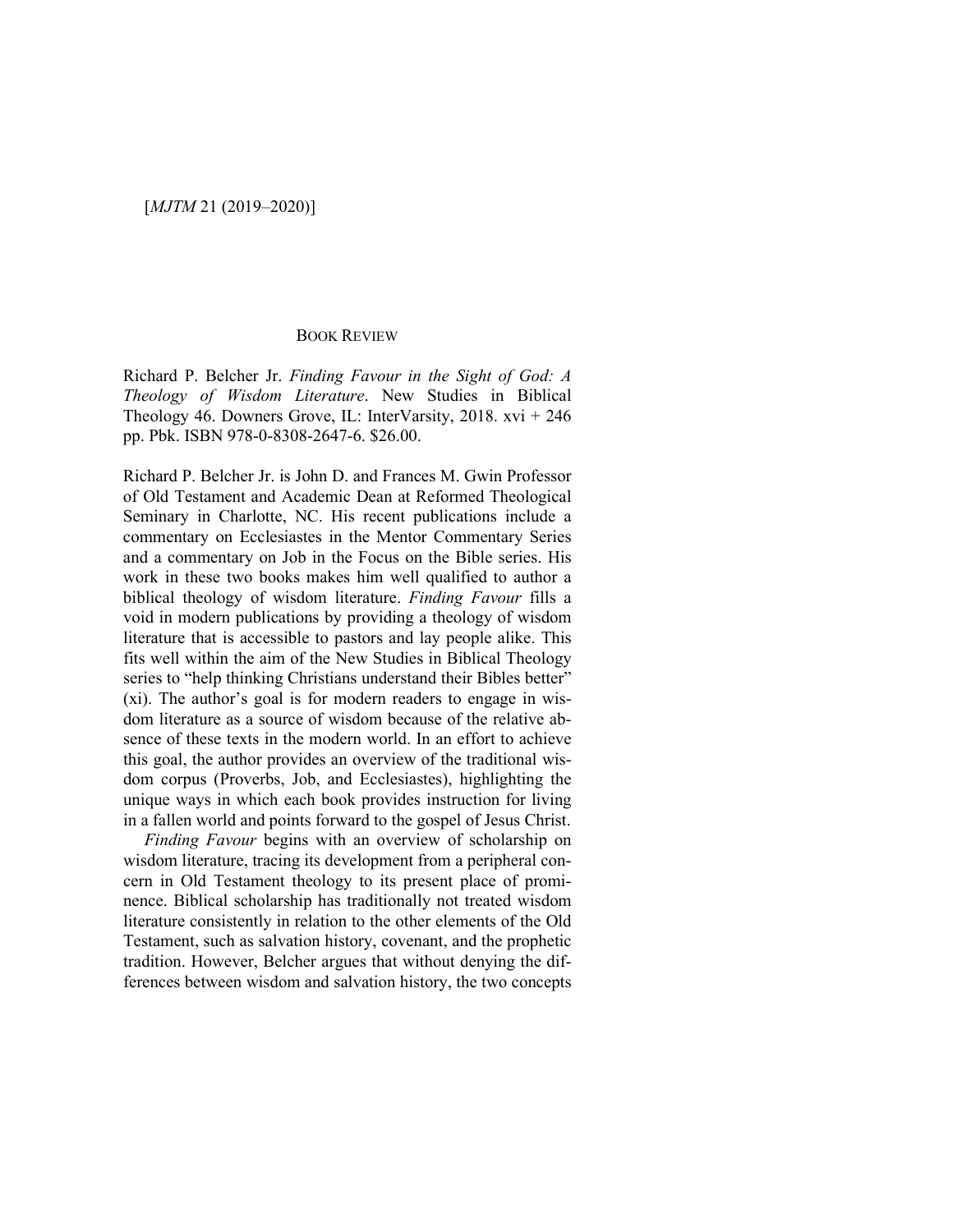have enough similarities and overlap to form a "unified approach to creation, wisdom and salvation history" (12). His unified approach avoids the pitfalls of an overly strict view of genre that interprets the wisdom genre in isolation from the rest of the Hebrew canon, and implements intertextuality to better understand the theology of wisdom literature (This methodology is demonstrated most notably and recently in Will Kynes, *An Obituary for "Wisdom Literature": The Birth, Death, and Intertextual Reintegration of a Biblical Corpus*. New York: Oxford University Press, 2019.) This unified approach to wisdom is employed throughout *Finding Favour*, where each wisdom book (Proverbs, Job, and Ecclesiastes) is given three chapters that survey critical questions regarding its interpretation and background, the book's content and message, and the book's theology.

In an effort to establish a working definition of wisdom, Belcher interacts primarily with Crenshaw, whose humanistic view of wisdom is "the reasoned search for specific ways to assure well-being and the implementation of those discoveries in daily existence" (9). Belcher contends that "Wisdom is concerned with the order in creation to help human beings acquire knowledge of their environment to achieve mastery over life" (5). Additionally, the use of wisdom forms, the occurrence of certain themes or subject matter, and emphasis on creation are three aspects that are typically associated with wisdom. These three characteristics enable the author to limit his theological survey to Proverbs, Job, and Ecclesiastes, before including a basic overview of how Christ relates to wisdom.

In the chapters on Proverbs, the author views the book as the outcome of Israel's attempts to understand their world and how to live in it according to wisdom from God. Wisdom's purpose is to help young individuals plan and achieve the right goals in life. The author helpfully explains that proverbs are not universal promises for all situations. He argues, however, that they are "dependently true now" and will be "ultimately true then" (50) in the future kingdom of God.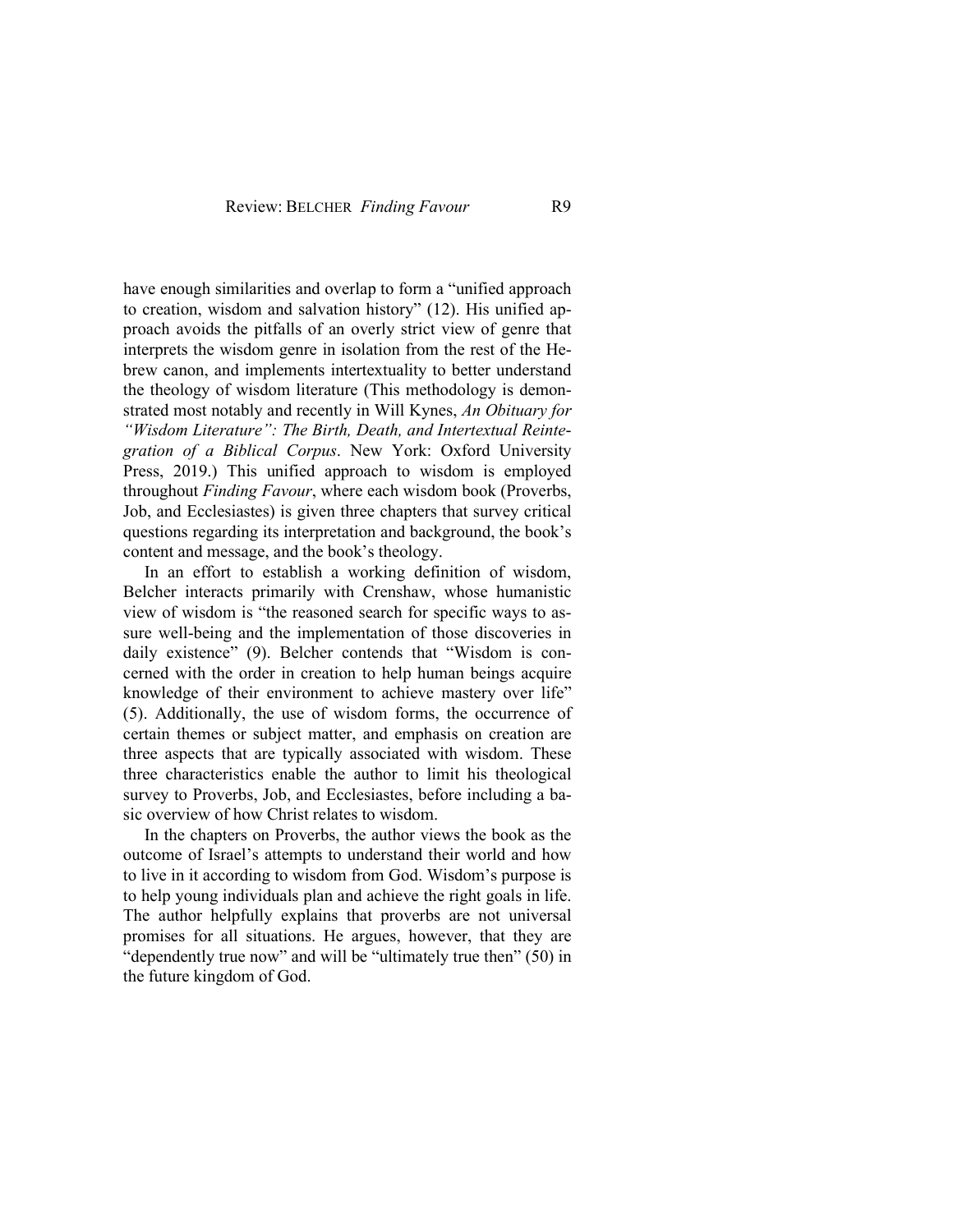In the chapters on Job, Belcher argues that the book is concerned with how one should suffer instead of why someone suffers. He establishes the origin of Job as being between Abraham and the character's mention by Ezekiel, and quickly concludes that *śāṭān* with the definite article in Job 1–2 must be Satan. Ultimately, Job is not told why he suffers, and the book shows that because of God's sovereignty, fear of the Lord should not be lost in times of suffering.

The chapters on Ecclesiastes are based on the idea that Qohelet is a sage who is struggling with Proverbs and its message. Belcher correctly notes that the author of the book is listed as Qohelet without trying to establish the figure's identity. The genre of the book is also uncertain, yet he argues that the structure of the book is an autobiography framed within narrative. His interpretation of the text focuses primarily on the "under the sun" (142) perspective, in which theological truths about God do not influence Qohelet's conclusions. Instead, solutions to the sage's questions are limited to what can be known within the observable human realm.

The book concludes with a chapter on the relationship of Jesus and wisdom. Jesus is portrayed as a wisdom teacher because of the style of his teachings, such as his use of proverbs. Belcher argues that Jesus is not personified wisdom, or Lady Wisdom, even if general similarities can be drawn between him and Prov 8. This conclusion is driven by his desire to avoid portraying wisdom as a divine hypostasis.

One of the strengths of *Finding Favour* is its clear explanations of the content and theology of each of the wisdom books. Scholarship on wisdom literature often centers around discussions of form and tradition criticisms, history of interpretation, and other aspects that can make a given resource inaccessible to many readers. *Finding Favour* avoids these pitfalls by providing a concise discussion of critical concerns and focusing on an explanation of the biblical text and its theological message. A prime example of this strength is the limited discussion on Qohelet, in which he does not get sidetracked in peripheral issues,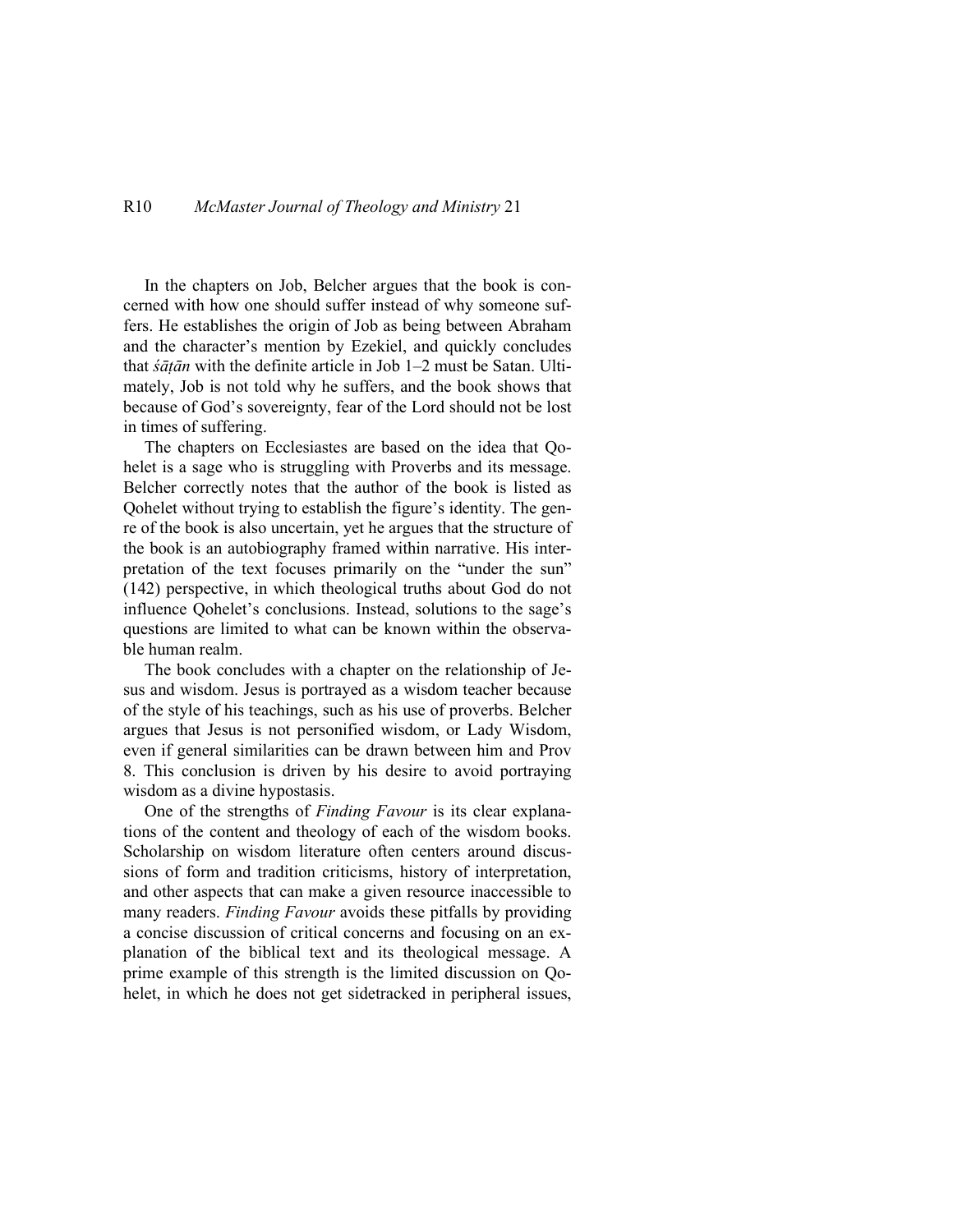particularly the question of whether or not Solomon is the book's author. Although he presents various arguments regarding the book's authorship, he notes that the book does not identify Solomon as its author and that Somolonic authorship is not central to understanding the book's message. This format of discussion keeps the emphasis on key issues of the book and its interpretation, rather than on issues that do not have a large impact on interpretation.

Additional insights are scattered throughout *Finding Favour* for those looking to draw application from the text. Most notable is the author's advice on how to preach and teach Ecclesiastes. Belcher argues that "Once the negative work of deconstruction is presented, an 'above the sun' view that provides answers should be given" (182). This approach turns to Christ as the answer to many of Qohelet's concerns in life. Although this approach can neglect the intended tensions within the biblical text, it is practical and helps pastors and teachers relate to the text as Christians. Insights such as these uphold the stated goal for his readers. This is an important aspect of the book, as many treatments of the wisdom books raise challenging questions for the modern believer, particularly in the area of epistemology.

Although *Finding Favour* is a valuable book, it comes with many weaknesses. One shortcoming is that Belcher provides no specific methodology or procedures on how he plans to evaluate wisdom literature and its theology. He mentions the significance of Will Kynes' approach to wisdom through intertextuality (Will Kynes, "The Modern Scholarly Wisdom Tradition and the Threat of Pan-Sapientialism: A Case Report." In *Was There a Wisdom Tradition?: New Perspectives in Israelite Wisdom Studies*, edited by Mark R. Sneed, 11–38. Ancient Israel and Its Literature 23. Atlanta: SBL, 2015), and Tremper Longman III's genre-based approach (Tremper Longman III, *The Fear of the Lord Is Wisdom: A Theological Introduction to Wisdom in Israel*. Grand Rapids: Baker Academic, 2017), yet does not specify how he plans to interact with those approaches in his study beyond the shared concern for connecting wisdom back to the rest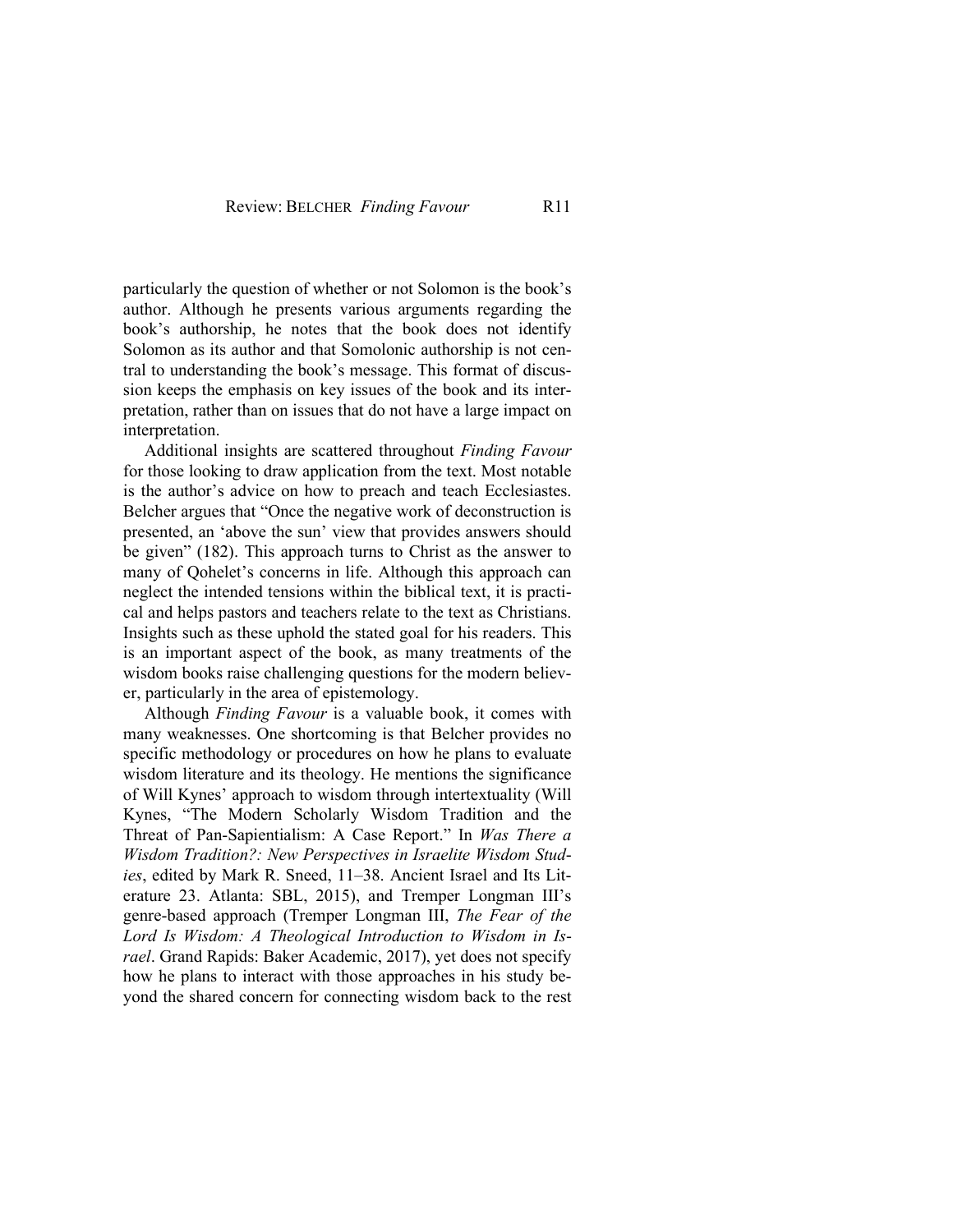of the Old Testament. He implements some intertextual connections in his analyses, yet does not provide a reason for reading the two intertexts together. These issues prohibit his readers from retracing his steps to advance their own studies for teaching or personal growth. This is further complicated by the lack of a conclusion to the book. A confirmation of his argument or thesis is also lacking, although his only goal is to focus on the message and theology of each book. It would benefit the reader to have a concluding discussion that articulates a synthesis of wisdom as it appears in the Old Testament, or potential implications or applications for the the modern reader, which would strengthen his earlier argument that biblical wisdom is needed in modern times.

When controversial topics are in view, the author typically provides only the briefest representation of opposing perspectives on the issue before introducing his own platform. In the discussion of the identity of the accuser in Job 1–2, Belcher simply acknowledges that other views exist before asserting that the accuser must be the devil because the devil is known to cause trouble for God's people (Zech 3; Rev 12:15–17). No further explanation is provided. This brevity is beneficial when the issue at hand is peripheral, such as identifying Qohelet, but greater explanation would benefit his readers when discussing interpretive arguments and issues.

Although *Finding Favour* is in no way intended to be comprehensive or exhaustive, it overlooks a few key concepts. In his discussion of the identity of Lady Wisdom, the author neglects to mention that some believe she is a metaphor of God's wisdom. Including this prominent view would greatly benefit his analysis, as it avoids hypostasis yet allows for comparisons to be made between Lady Wisdom and Jesus (cf. Matt 11:18–19). The book also lacks substantial discussion of the definition of the fear of the Lord, one of the most prominent issues within wisdom literature. Although the phrase appears throughout the book, with only a brief explanation, one is left wondering if it is actual fear, or if it is simply reverence or awe—although each of those terms is used throughout the book.